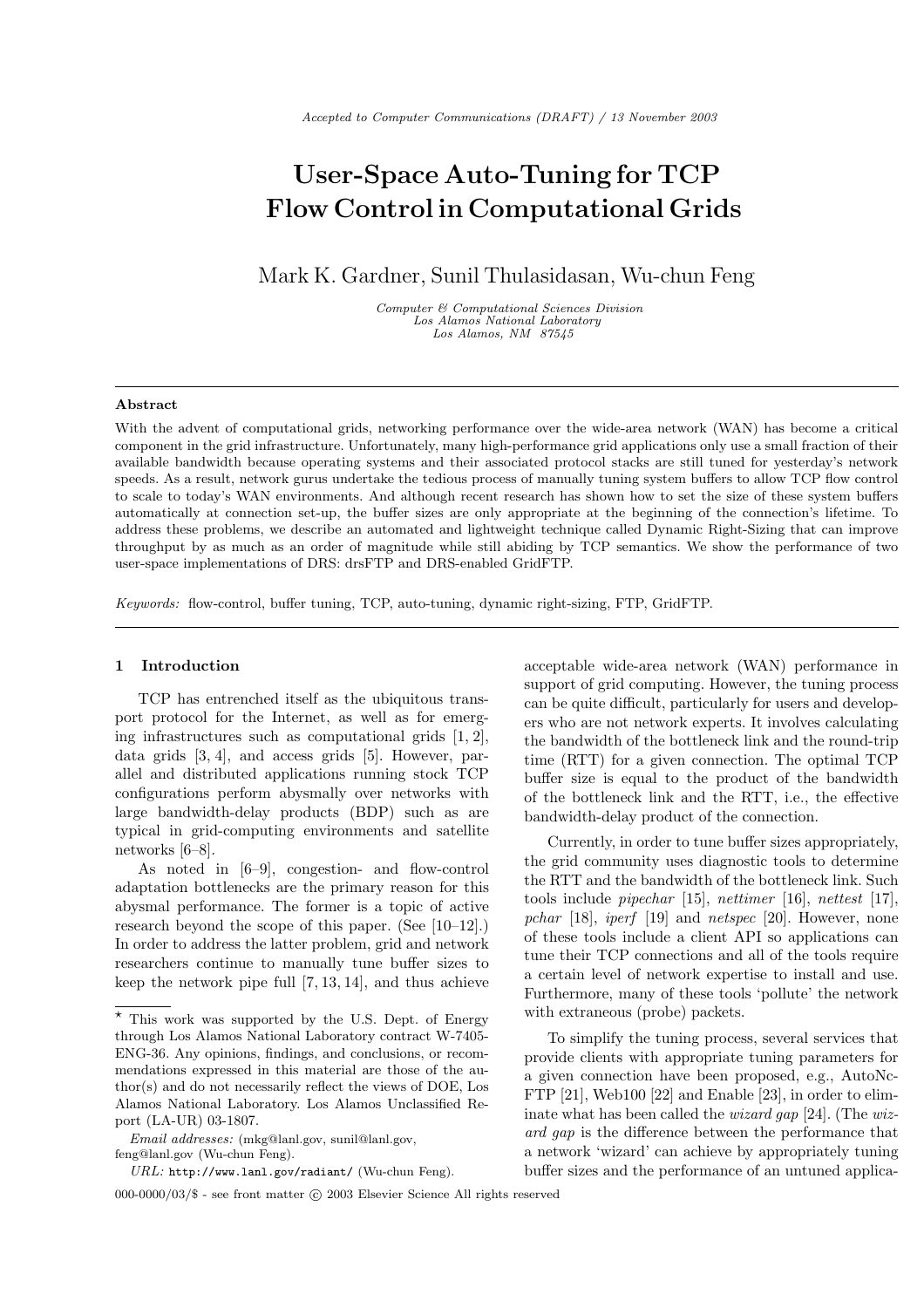tion.) Although these services provide good first approximations and can improve overall throughput by two to five times over a stock TCP implementation, they only measure the bandwidth and delay at connection set-up time. This makes the implicit assumption that the bandwidth and RTT of a given connection will not change significantly over the course of the connection. In Section 2, we demonstrate that this assumption is tenuous at best.

A more dynamic approach to optimizing communication in a grid involves automatically tuning buffers over the lifetime of the connection, not just at connection set-up. At present, there exist two kernel-level implementations: auto-tuning [25] and dynamic right-sizing (DRS) [26–28].

Auto-tuning implements sender-based flow-control adaptation by fairly sharing buffer space on the sender. (It assumes that receiver always have enough buffer space.) DRS, on the other hand, implements receiverbased flow-control adaptation by sizing the flow-control window according to both the buffer space on the receiver and the available bandwidth in the network. (DRS makes no assumptions about the buffer space on the sender. A sender without sufficient buffer space is allowed to transmit at a slower rate than indicated by the flow-control window of the receiver.) Because auto-tuning does not take into account available buffer space on the receiver when sending packets, it allows the sender to (potentially) overrun the receiver, either inadvertently (during a FTP transfer) or maliciously (during a denial-of-service attack). DRS, on the other hand, is fully compatible with regular TCP.<sup>1</sup>

Live WAN tests show that DRS in the kernel can achieve a 30-fold increase in throughput when the network is uncongested, although speed-ups of 7–8 times are more typical. Achieving large speed-ups requires DRS to be installed on every pair of communicating hosts in a grid. On the other hand, it also benefits all TCPbased applications, e.g., FTP, multimedia streaming and WWW, not just grid applications.

Installing DRS requires knowledge about modifying, recompiling and installing an operating system (OS) kernel, along with root privilege to do so. Thus, DRS functionality is generally not accessible to the typical end user. While we anticipate that DRS will be incorporated into vendor's kernels so that it is transparent to the end user, users want improved performance now. Thus, we present two portable user-space implementations of DRS: drsFTP [29] and DRS-enabled GridFTP.

drsFTP is similar in many ways to NLANR's Auto-NcFTP [30]. Both are modified FTP implementations which adjust buffer sizes to increase performance. The differences are two-fold. First, AutoNcFTP relies on Nc-FTP [31] whereas drsFTP uses the de-facto standard FTP daemon originally from Washington University in St. Louis [32] and the open-source Netkit FTP client [33]. Second, the buffers in AutoNcFTP are only tuned at connection set-up while drsFTP buffers are dynamically tuned over the lifetime of the connection to provide better adaptation and better overall performance.

The increased performance obtained from drsFTP (Section 6.1) motivates us to integrate dynamic rightsizing into GridFTP [34], a subsystem of the Globus Toolkit [35], for managing bulk-data transfers in grids.

# 2 Background

TCP relies on two mechanisms to set its transmission rate: flow control and congestion control. Flow control ensures that the sender does not overrun the receiver's available buffer space (i.e., a sender can send no more data than the size of the receiver's last advertised flowcontrol window), while congestion control ensures that the sender does not overrun the network's available bandwidth. TCP implements these mechanisms via a flowcontrol window (fwnd) that is advertised by the receiver to the sender and a congestion-control window (cwnd) that is adapted by the sender based on the inferred state of the network.

Specifically, TCP calculates an effective window,  $ewnd \equiv \min(fwnd, cwnd),$  and then sends data at a rate of  $\text{ewnd}/RTT$ , where RTT is the round-trip time of the connection. The congestion control window, cwnd, varies dynamically as the network state changes; however, the flow-control window, fwnd, has traditionally been static despite the fact that today's receivers are not nearly as buffer-constrained as they were twenty years ago. Ideally, fwnd should vary with the bandwidthdelay product (BDP) of the network, thus providing the motivation for DRS.

Historically, a static fwnd sufficed for all communication because the BDP of networks was small. Hence, setting fwnd to small values produced acceptable performance while wasting little memory. Today, most operating systems set  $fwnd \approx 64 \text{ KB}$  — the largest window available without scaling [36]. Yet BDPs range between a few bytes (56 Kbps  $\times$  5 ms  $\rightarrow$  36 bytes) and a few megabytes  $(622 \text{ Mbps} \times 100 \text{ ms} \rightarrow 7.8 \text{ MB})$ . In the former case, the system wastes over 99% of its allocated memory (i.e.,  $36 B / 64 KB = 0.05\%$ ). In the latter case, the system potentially wastes up to 99% of the network bandwidth (i.e.,  $64 \text{ KB} / 7.8 \text{ MB} = 0.80\%$ ).

Over the lifetime of a connection, bandwidth and delay change (due to transitory queueing and congestion) implying that the BDP also changes. We use nettimer to quantify how much they change. (Although we would

 $^{\rm 1}$  As a result of not taking into account the buffer space on the receiver, auto-tuning appears to violate the TCP specification.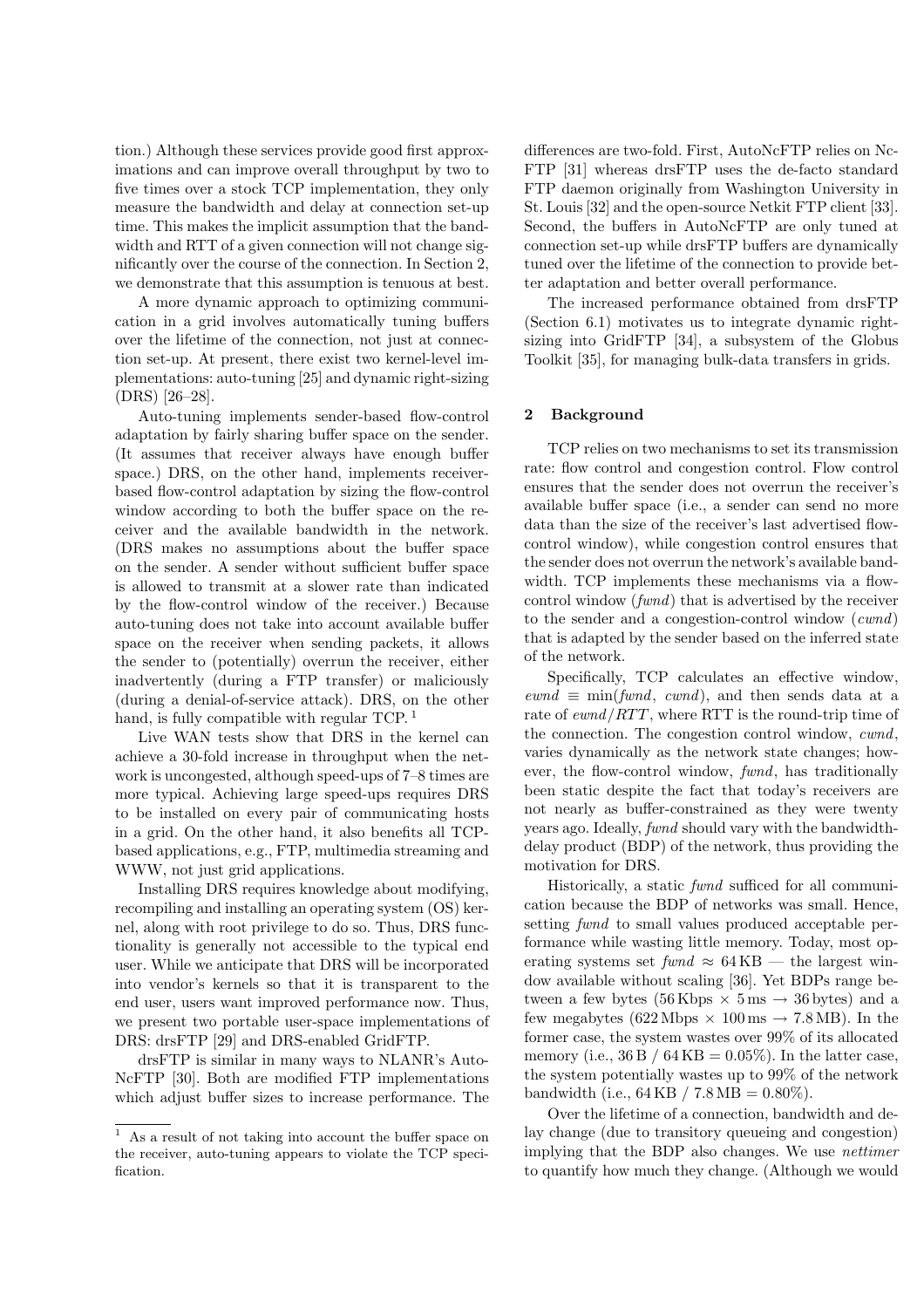

Fig. 1. Bottleneck Bandwidth at 20-Second Intervals



Fig. 2. Round-Trip Time at 20-Second Intervals



Fig. 3. Bandwidth-Delay Product at 20-Second Intervals

have like to sample at the granularity of the RTT, the overhead of running nettimer and other tools in user space prevent us from obtaining the measurements we seek.) Figure 1 presents the bottleneck bandwidth between Los Alamos and New York at 20-second intervals. The bottleneck bandwidth averages 17.2 Mbps with a low and a high of 0.026 Mbps and 28.5 Mbps, respectively. The standard deviation is 26.3 Mbps and the halfwidth of the 95% confidence interval is 1.8 Mbps. Figure 2 shows the RTT at 20-second intervals, again between Los Alamos and New York. The RTT delay also varies over a wide range 119–475 ms with an average delay of 157 ms. Combining Figures 1 and 2 results in Figure 3, which shows that the BDP of a given connection can vary by as much as 61 Mbit.

Based on the above results, the BDP over the lifetime of a connection is continually changing. Therefore, a fixed value for fwnd is not ideal; selecting a fixed value forces an implicit decision between (1) under-allocating memory and under-utilizing the network or (2) over-allocating memory and wasting system resources. Clearly, the grid community needs a solution that dynamically and transparently adapts fwnd to achieve good performance without wasting network or memory resources.

# 3 Dynamic Right-Sizing (DRS) in the Kernel

Dynamic right-sizing (DRS) allows the receiver to estimate the sender's cwnd and to dynamically change the flow-control window *fund* to match. The estimates are also used to keep pace with the growth in the sender's congestion window.<sup>2</sup> As a result, the throughput between end hosts, e.g., in a grid, will only be constrained by the available bandwidth of the network, rather than some arbitrarily set constant value on the receiver.

Initially, at connection set-up, the sender's cwnd is smaller than the receiver's advertised window fund. To ensure that a given connection is not flow-control constrained, the receiver must continue to advertise a fwnd that is larger than the sender's cwnd.

The instantaneous throughput seen by a receiver may be larger than the available end-to-end bandwidth. For instance, data may travel across a slow link only to be queued up on a downstream router and then sent to the receiver in one or more fast bursts. The maximum size of such a burst is bounded by the size of the sender's cwnd and the window advertised by the receiver. Because the sender can send no more than one ewnd window's worth of data between acknowledgements, a burst that is shorter than a RTT can contain at most one ewnd's worth of data. Thus, for any period of time that is shorter than a RTT, the amount of data seen over that period is a lower bound on the size of the sender's cwnd. But how does such a distributed system calculate its RTT?

In a typical TCP implementation, the RTT is estimated by observing the time between when data is sent and an acknowledgement is returned. However, during a bulk-data transfer, the receiver may not be sending any data, and therefore, will not have an accurate RTT es-

<sup>2</sup> Under low-memory conditions, the receiver may advertise a smaller window than the DRS algorithm suggests. The sender is also free to send less than the advertised window.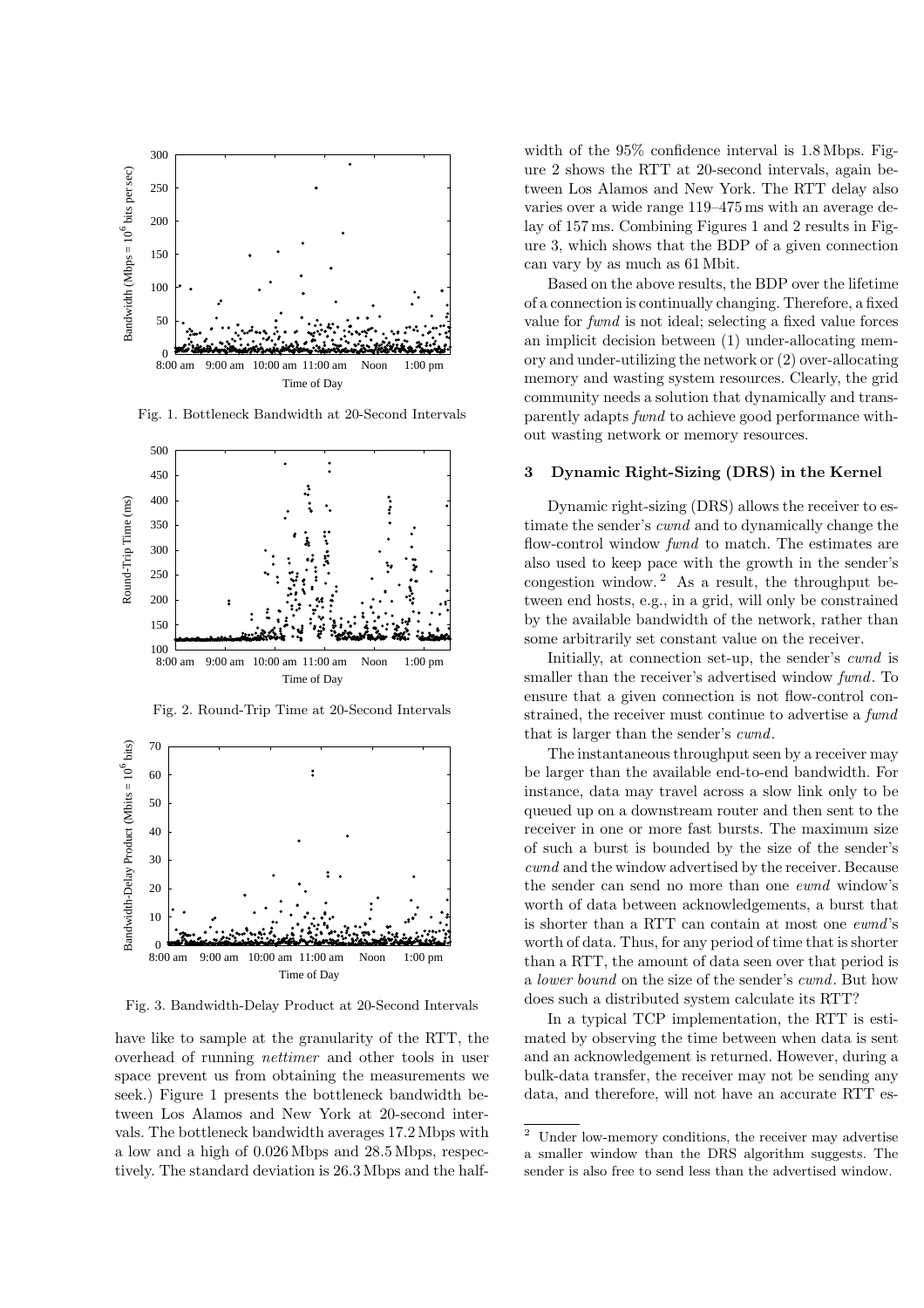timate. So, how does the receiver infer delay (and bandwidth) when it only has acknowledgements to transmit back and no data to send?

A receiver that is only transmitting acknowledgements can still estimate the RTT by observing the time between when a byte is first acknowledged and the receipt of data that is at least one window beyond the sequence number that was acknowledged. If the sending application does not have any data to transmit, the estimated RTT could be much larger than the actual RTT. Thus, the estimate acts as an upper bound on the RTT and should only be used when there is no other source of RTT information. (For a rigorous presentation of the lower and upper bounds, please see [26, 27].)

We note that  $DRS$  is TCP-friendly in the sense that  $N$ flows, DRS-enabled or not, will each receive a long-term average of 1/N-th of the bandwidth of a fully utilized network. Since the congestion-control mechanism governs fairness and because it has the same congestion-control mechanism, DRS responds to congestion the same way as regular TCP. (Here we assume that the end hosts have a fair buffer-allocation policy. If the buffer-allocation policy is not fair, both regular TCP and DRS will be unfair. The fault lies with the buffer-allocation policy, not the transport protocol.) In an uncongested network, however, DRS will attempt to utilize the excess capacity that can exist when all the other connections are artificially limited by their flow windows. As the network becomes congested again, DRS throttles back and performs no better (or worse) than regular TCP.

# 4 DRS in User Space: drsFTP

As mentioned earlier, deploying DRS requires the OS kernel to be recompiled, which is impractical in may circumstances. Thus, we propose a user-space implementation of DRS.

Unlike the kernel-space version of DRS which benefits all applications transparently, user-space DRS must be implemented by each pair of communicating applications. In this section, we describe the implementation DRS in an FTP client and server, resulting in drsFTP.

# 4.1 DRS in User-Space

The primary difficulty in developing user-space DRS applications lies in the fact that user-space code does not have direct access to the state of the TCP stack. Consequently, drsFTP has no knowledge of TCP parameters, such as the RTT of a connection, the receiver's advertised window or the sender's congestion window. Information about a connection must be estimated from coarse-grained user-space measurements rather than from fine-grained TCP connection state.

FTP specifies that commands and replies are sent over a control channel that is a completely separate TCP connection from the data channel where the transfer takes place. As with AutoNcFTP and Enable, we focus on (1) adjusting TCP's system buffers over the data channel of FTP and (2) using FTP's stream file-transfer mode. The latter means that a separate data connection is created for every file transferred. If we assume the endhosts are not bottlenecks (and hence it makes sense to seek higher bandwidth), the sender always has data to transmit during the lifetime of the transfer. Once the file has been completely sent, the data connection closes.

#### 4.1.1 Determining Available Bandwidth

By definition, we know that the sender always has data to send throughout the life of the FTP data connection. It then follows that the sender will send data as fast as possible, limited by its idea of the congestionand flow-control windows. Furthermore, the receiver is receiving data as quickly as the current windows, network and CPU scheduling conditions allow. Therefore, the average bandwidth that a connection obtains is computed by dividing the number of bytes transmitted by the time required to transmit them.

The difficulty lies in selecting the appropriate sampling interval over which to aggregate the number of bytes transmitted. (Equivalently, we can select a fixed number of bytes to be received periodically and measure how long it takes.) Selecting too short of an interval dramatically increases overhead and reduces performance. It also leads to erroneous estimates because of scheduling and buffering effects. On the other hand, selecting too long of an interval decreases the responsiveness of DRS to changes in available bandwidth and may reduce performance because the estimated bandwidth-delay product, and hence, the receiver's advertised window, may be artificially small.

In the current implementation of drsFTP, the available bandwidth is computed through the periodic invocation of a signal handler upon alarm expiration. Different values for the sampling interval can easily be tested by varying the expiration time of the alarm. The average bandwidth available to the connection over the last interval is the number of bytes received since the last alarm signal divided by the length of the interval. An appropriate choice for the sample interval yields estimated bandwidth values of sufficient accuracy.

#### 4.1.2 Determining RTT

Unlike the procedure for estimating the bandwidth of a connection, the RTT cannot be inferred in user-space applications without injecting a very small amount of extra traffic into the network. User-space code does not have access to the inner workings of the TCP stack and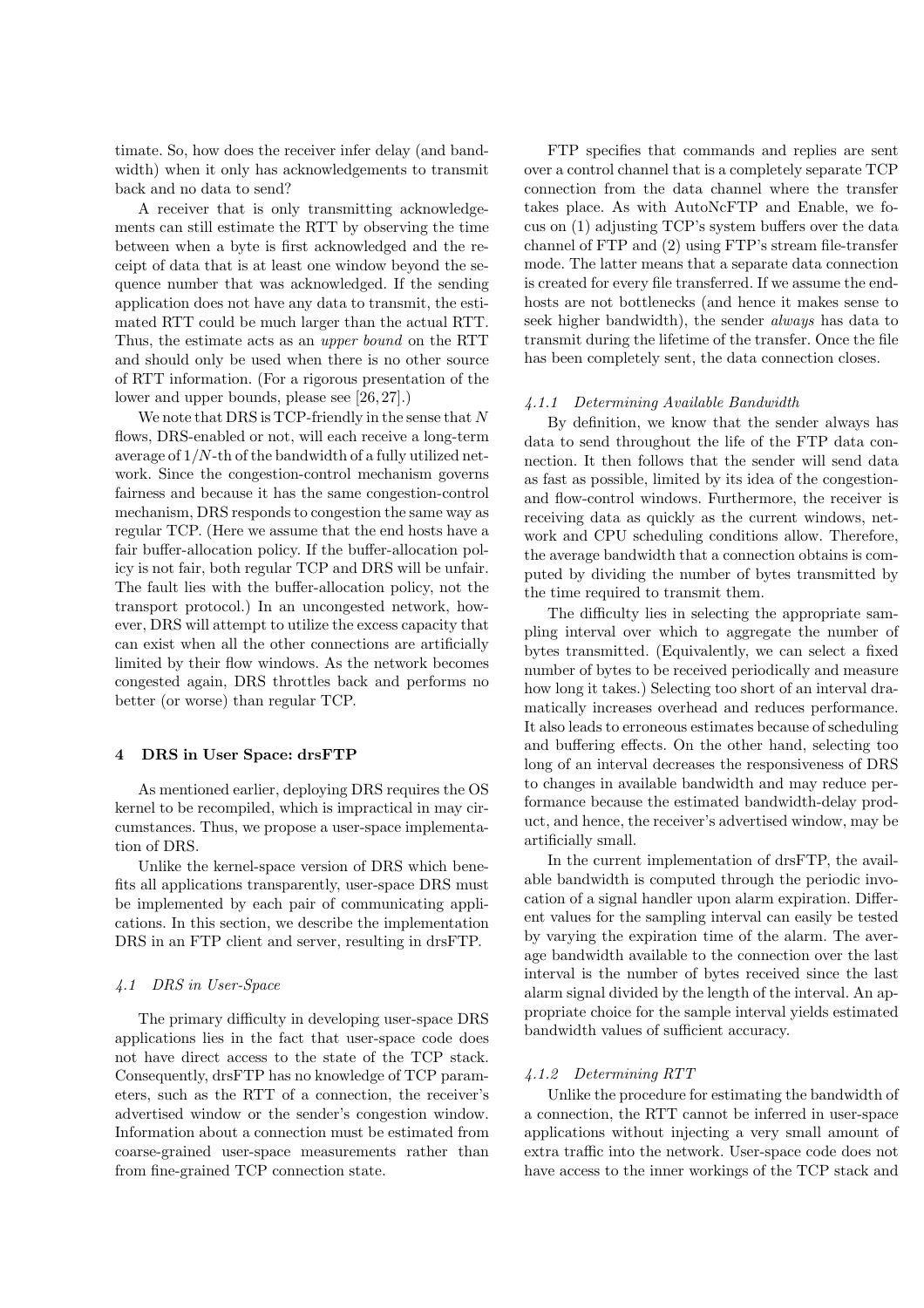hence cannot know when a given packet is sent nor when its acknowledgement is received.

To sidestep this problem, we send a small packet on the FTP control channel for the sender to echo back. The estimated RTT begins with the sending of a RTT probe packet and ends when its echo is received. The additional load on the network as the result of RTT probe packets is generally small, depending on the sampling interval. (Section 4.1.4 gives an optimization which minimizes the impact of RTT probes.)

We note that sending the RTT probe packet over the control channel assumes that the control and data channels follow the same route. In the case of three-party control of a FTP data transfer, however, the control and data channels are likely to take very different routes. Thus the RTT estimate may be inaccurate. We send RTT probes over the control channel to comply with RFC 959 [37], since commands cannot be sent on the data channel. If probes could be sent on the data channel, then accurate RTT estimates could be obtained in the manner described above.

## 4.1.3 Adjusting the Receiver's Advertised Window

User-space applications cannot directly set the flowcontrol window in most TCP stacks. Instead, they must indirectly set the window by setting the TCP receive buffer size to an appropriate value via a setsockopt call.

In the worst case, the sender's window is doubling with every round trip during TCP slow start. When it is determined that the receiver window should increase, the new value should be at least double the current value. There is no need to double the current value once TCP is out of slow start. However, it is very difficult, in general, to determine when slow start ends. Therefore, we increase the receive buffer in drsFTP by a factor of two over the BDP whenever the current buffer size is less than twice the BDP. (In most protocol stacks, buffer space is not allocated until it is actually used so excessive memory usage is not usually a problem in practice.)

#### 4.1.4 Adjusting the Sender's Window

To take full advantage of dynamically changing buffer sizes, the sender's buffer should adjust in step with the receiver's. This presents a problem in user-space implementations because the sender's code has no way of determining the receiver's advertised window size. The FTP protocol specification [37] does not prohibit traffic on the control channel during data transfer, however. Thus, a drsFTP receiver may inform a drsFTP sender about changes in buffer size by sending appropriate messages over the control channel.

Since FTP is a bidirectional data-transfer protocol, the receiver may be either the server or client. RFC 959 specifies that only clients may send commands on the control channel, while servers may only send replies to commands. Thus, a new command and reply must be added in order to fully implement drsFTP. Serendipitously, the Internet Draft of the GridFTP protocol extensions to FTP [34] defines a 'SBUF' command, which is designed to allow a client to set the server's TCP buffer sizes before data transfer commences. We extend the definition of SBUF to allow this command to be specified during a data transfer, i.e., to allow buffer sizes to be set dynamically. The full definition of the expanded SBUF command appears below.

#### Syntax:

 $sbuf = SBUF$  <ID> <SP> <size>  $\langle ID \rangle$  ::=  $\langle number \rangle$ <size> ::= <number>

This command requests the server-PI (server protocol interpreter) to set the send-buffer size to  $\langle$  size  $\rangle$  bytes, assuming sufficient buffer space is available. <ID> is provided to match a SBUF command to its reply. SBUF may be issued at any time, including before or during an active data transfer. If specified during a data transfer, it affects the data transfer that started most recently. The command is informational and need not be acted upon, thus providing interoperability with existing, non-drsFTP, applications.

Response Codes:

#### 200 SBUF <SP> <ID> <SP> <size>

The server-PI issues a 200 response code containing the  $\langle$ ID $\rangle$  of the corresponding command and the new size of the server's buffer.  $\langle$ ID> allows the client-PI (client protocol interpreter) to match replies to commands in case multiple SBUF commands are outstanding in the active transfer. <size> allows the client-PI adjust its buffer usage in case the server-PI chooses to allocate less than the requested amount of buffer space.

In addition, we propose a new response code to allow the server-as-receiver to notify the client-as-sender of changes in the receive window.

# New Response Code:

## 126 SBUF <SP> <ID> <SP> <size>

A 126 response may be sent by the server-PI while it is receiving data from the client-PI. As with the SBUF command, this reply is informational and need not be acted upon or responded to in any manner by the client-PI. A non-drsFTP application will simply ignore the reply, guaranteeing interoperability with a drs-FTP server.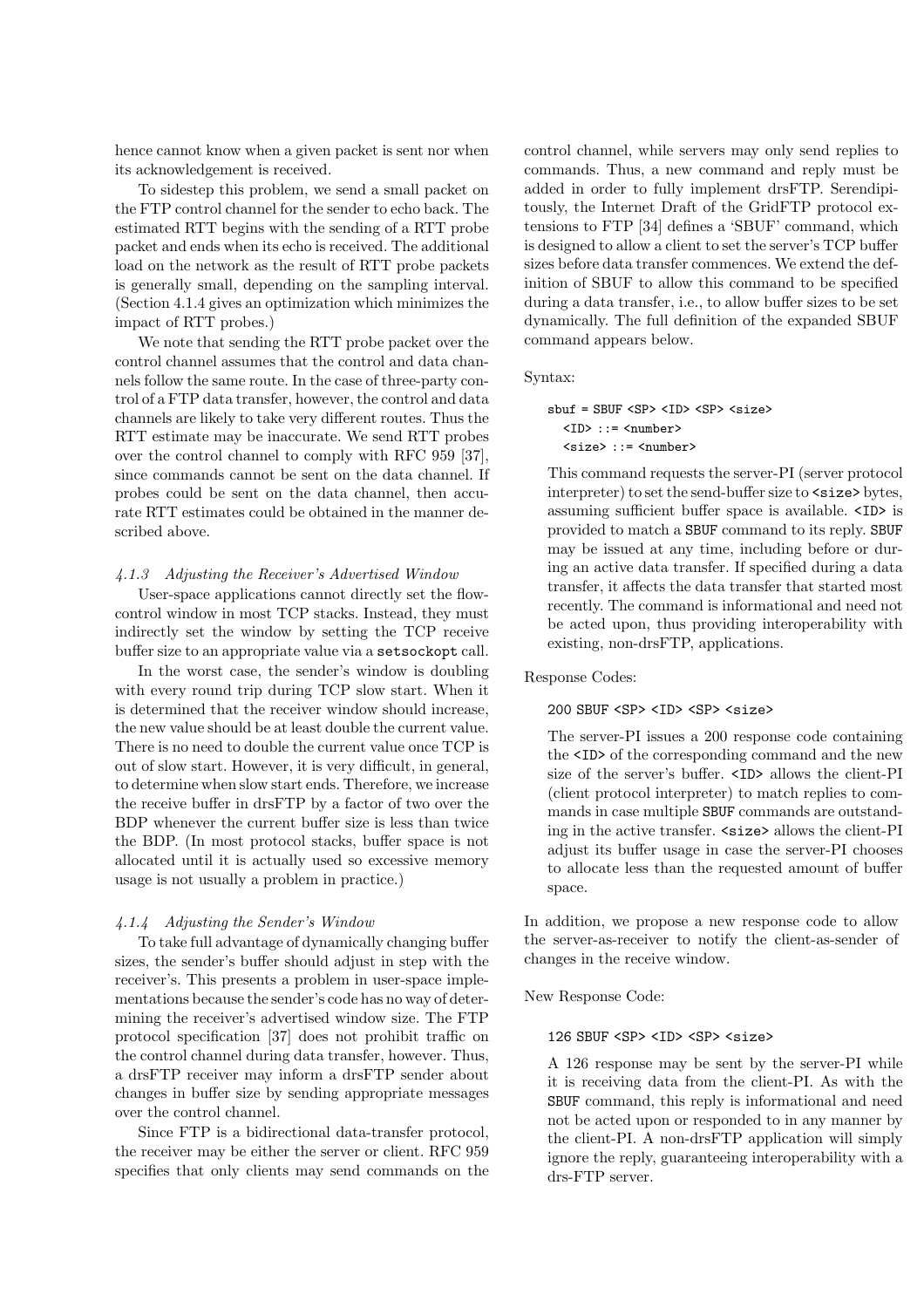

Fig. 4. Data and Control Flow for a Three-Party Transfer.

This response code is consistent with RFC 959 and does not interfere with any FTP extension or proposed extension.

We note that the SBUF command also provides a vehicle for determining RTT without injecting a separate message into the network. Since RTT probes need only contain an <ID>, we allow SBUF commands to serve the dual purpose of conveying the receiver's buffer size to the sender and probing for the RTT. Separate RTT probes, as discussed in Section 4.1.2, are not needed in most instances. Separate probes only become necessary if the time between buffer-size changes becomes so large that the RTT becomes stale. Since the mechanism for determining RTT via SBUF messages is already in place, "empty" SBUF messages with the current buffer size serve as the RTT probe in this case.

## 4.1.5 TCP Window Scaling

Because the window-scaling factor in TCP is established at connection set-up time, an appropriate scale must be set before a new data connection is opened. Most operating systems allow TCP RCVBUF and TCP SNDBUF to be set on a socket before a connection attempt is made and then use the requested buffer size to establish the TCP window scaling.

drsFTP sets the send- and receive-buffer sizes to allow windows of up to 16 MB worth of data before initiating connection set-up. Once the connection has been made (and the window scale factor set properly), drsFTP resets the buffer sizes back to their initial values.

In order to set the window scale factor appropriately, the network buffer-size limits of the operating system may need to be increased. The steps involved in increasing the limits are operating system dependent. See [38] for an example of the steps required for a variety of operating systems.

## 5 DRS in GridFTP

In order to maintain strict compatibility with the FTP specification, drsFTP only supports two-party transfers. Figure 4 shows a three-party transfer in which the client coordinates a data transfer between two servers. Because SBUF messages travel over the control path in drsFTP, the RTT for a three-party transfer is incorrect. Three-party transfers are easily supported if control commands and their replies can be sent and received on the data channel between servers. GridFTP [34], part of the Globus Toolkit [35], already extends the FTP specification in ways that provide most of the needed support for three-party transfers with DRS. The additional features of GridFTP include:

- Support for secure transfers.
- Parallel data transfers where the data may be transferred in parallel streams between two nodes,
- Striped data transfers where the data may be transferred to multiple nodes,
- Partial file transfers,
- Automatic negotiation of TCP buffer sizes.

The mechanisms provided by the last feature allow SBUF messages to be exchanged on the data channel. These messages are shown as dashed lines in Figure 4.

Like the drsFTP server, the current GridFTP server is a version of the wu-ftpd server, modified to support most of the GridFTP protocol extensions. The GridFTP protocol extends the FTP specification by including an Extended Block Mode (Mode E). Mode E has 64-bit offset and length fields in the header and supports out-oforder transmission. It also supports parallel or striped transfers.

# 5.1 Determining RTT over the Data Channel

In drsFTP, RTT probes are sent on the control channel. This implicitly assumes that the path delay on the control channel is the same as on the data channel. If the control and data paths do not follow the same route, as is the case with three-party transfers, the RTT computed by drsFTP will be incorrect. As three-party transfers are an important and oft-used feature of FTP, particularly in scientific computing, a different approach is needed to estimate RTT.

The GridFTP specification adds two commands for setting TCP buffer sizes. The ABUF command sets buffer sizes automatically at connection setup time by actively probing the network for the RTT and available bandwidth. The ABUF command is not implemented in the current version of GridFTP. The SBUF command is used to set the buffer sizes at a remote node. (As mentioned in Section 4.1.4, we extend the semantics of the SBUF command to allow it to be sent at any time during a data transfer.) Because DRS-enabled GridFTP continuously modifies buffer sizes as appropriate during a transfer, the need for the ABUF command is eliminated.

Figure 5 shows structure of the extended block header. The eight-bit descriptor field indicates the type of transfer. We define two new descriptor codes, using two unallocated bits in the descriptor field as shown in Figure 6.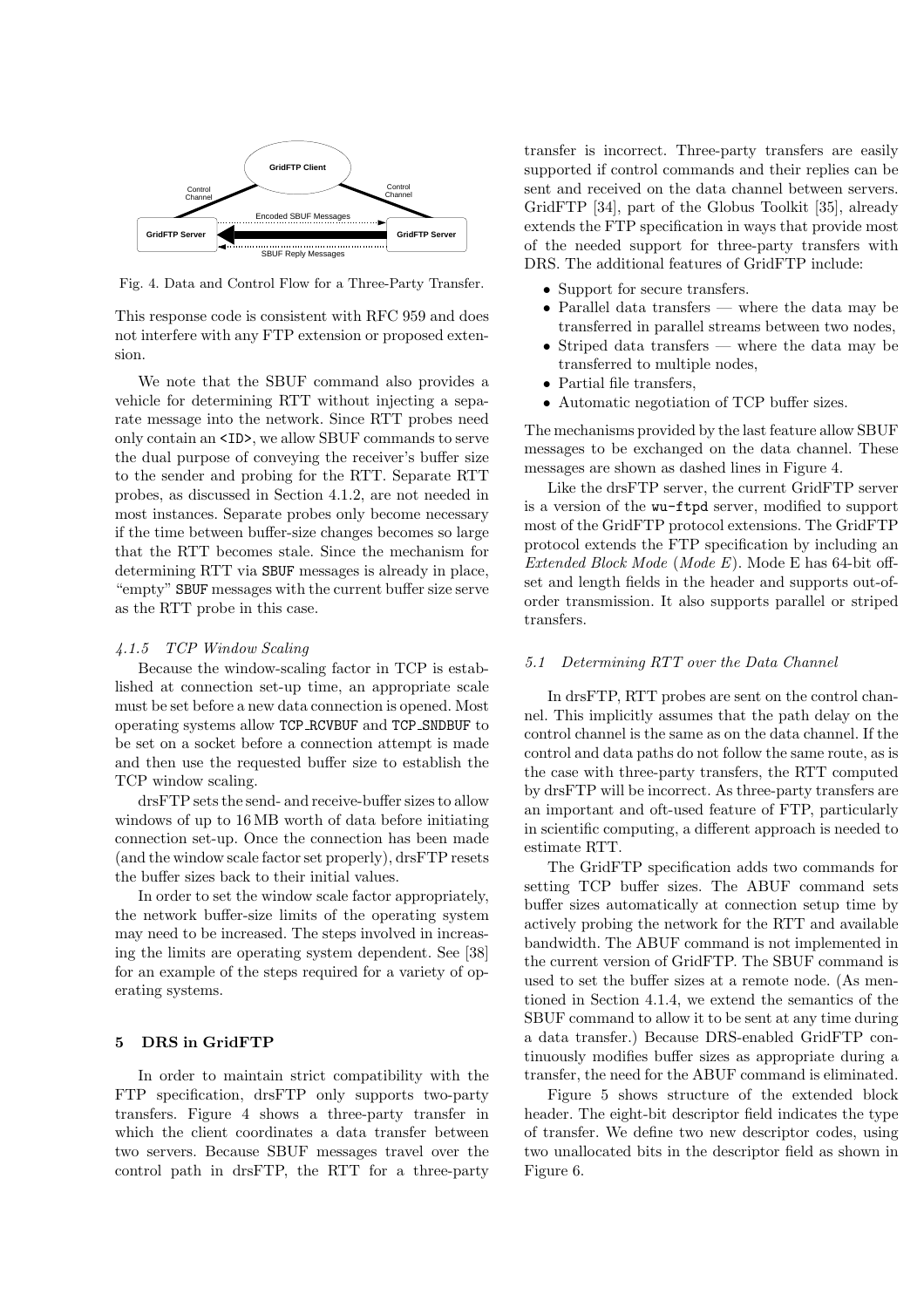| Descriptor<br>Offset Count<br>Byte Count<br>$=$<br>buffer-size><br>(unused) |  |
|-----------------------------------------------------------------------------|--|
|-----------------------------------------------------------------------------|--|

Fig. 5. SBUF Message Encapsulated in a Mode E Header.

| Descriptor Code Meaning |                       |
|-------------------------|-----------------------|
| $^{01}$                 | SBUF message          |
| 02                      | Reply to SBUF message |

Fig. 6. SBUF Descriptors in a Mode E Header.

Upon expiration of an alarm, the receiver sends a extended block header to the sender without a payload. The descriptor field in the header indicates an encoded SBUF message, while the byte-count field is set to the value of the receiver's current buffer-size. When the sender receives a SBUF packet on the data channel, it attempts to set its buffers to the value contained in the <br/> <br/> <br/>t<br/>>>>>> field. It also sends an acknowledgement in an outgoing extended block header in a manner similar to the way TCP piggy-backs acknowledgements.

When the receiver obtains the acknowledgement, it calculates the RTT as the difference between the acknowledgment reception time and the SBUF send time. As in Section 4.1.2, using SBUF messages to compute RTT, as well as for conveying buffer sizes, eliminates the need to inject extra traffic into the network.

Note that estimating RTT requires the data channel to be bidirectional during a data transfer, i.e., full-duplex communication must be supported over the data channel. This is an extension to the current GridFTP implementation. By estimating RTT over the data channel, parallel and striped transfers are seamlessly supported.

# 5.2 Determining Bandwidth in DRS-enable GridFTP

Bandwidth is computed in the same way as described in section 4.1.1. The average throughput over a sampling interval is calculated on the receiving end upon the periodic expiration of an alarm. The sampling interval can be adjusted to obtain values of sufficient accuracy.

## 6 Experiments

In this section, we present results for both drsFTP and DRS-enabled GridFTP. In particular, we will show that the throughput improves by over 600%.

# 6.1 Performance of drsFTP

The experimental apparatus consists of three identical machines connected via Fast Ethernet (100 Mbps). The machines need only be fast enough to ensure that the hosts are not the bottleneck. Each machine contains dual 400 MHz Pentium II processors with 128 MB of RAM



Fig. 7. Experimental Apparatus

and two network-interface cards (NICs). One machine acts as a WAN emulator with a 102 ms round-trip time (RTT) delay; each of its NICs is connected to one of the other machines via a switch.

The WAN emulator, which is implemented using TICKET technology [39], forwards packets at line rate and has a user-settable delay. (In the results that follow, the average round-trip time is 102.1 ms.) All FTP traffic, both data and control, occurs through the WAN emulator.

As a baseline, we use stock FTP with TCP receive buffers set at 64 KB. (Most modern operating systems set their default TCP buffers to 32 or 64 KB. Therefore, this number represents the high end of OS-default TCP buffer sizes.) We next test drsFTP, allowing the buffer size to vary in response to network conditions, starting from 64 KB. Last of all, we test statically-tuned FTP with TCP buffers sizes chosen to represent over- and under-provisioning.

The over-provisioned buffer size, representing the best performance possible, is 16 MB, which is larger than the BDP (12.2 MB). The under-provisioned buffer size is 212.5 KB, which represents a BDP that is sampled when the network is loaded. (The median value of BDP for the data in Figure 3 is 143.3 KB. A buffer size of 212.5 KB is in the 66th percentile.)

For each test, we transfer a set of files, ranging from 8 KB to 64 MB, over the emulated WAN. The drsFTP sampling interval used to estimate the available bandwidth is one second, a conservative configuration with very low overhead. (The performance is not sensitive to the duration of the sampling interval as long as the sampling interval is greater than the round-trip time. This is an artifact of not emulating cross-traffic.)

Figure 8 shows the average FTP bandwidth as a function of the size of the transfer. (The x-axis has markers placed according to the powers-of-two file sizes tested. The width of the 95% confidence interval is less than  $\pm 5\%$  in all cases.) The average bandwidth of FTP with stock buffer sizes approaches 5 Mbps for file sizes as small as 8 MB. In contrast, the average bandwidth of drsFTP asymptotically approaches 30 Mbps at over 64 MB file transfers. Thus, the utilization of available bandwidth by drsFTP is approximately six times better than stock FTP.

The best bandwidth (34.5 Mbps) is achieved by the over-provisioned FTP which has larger-than-required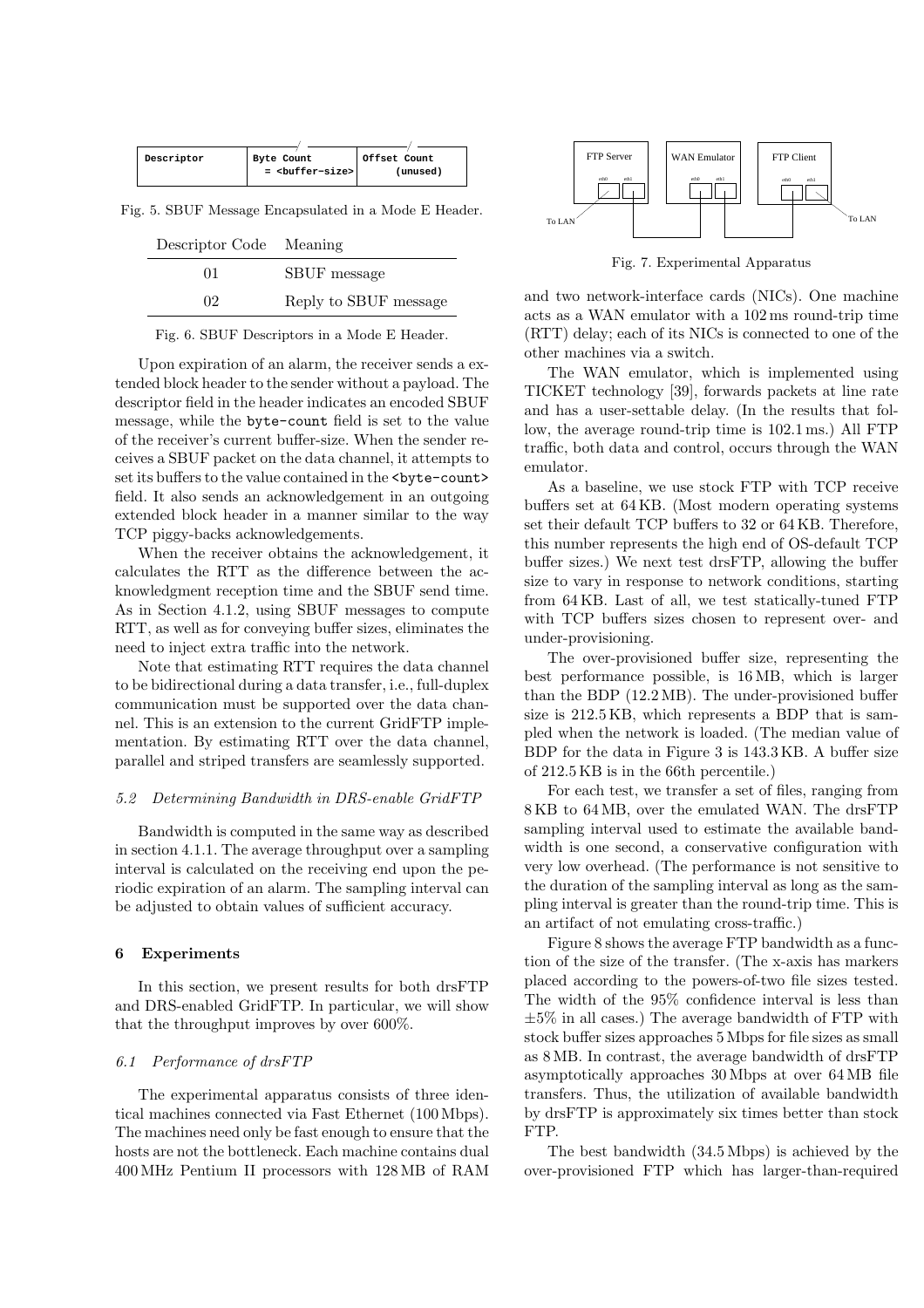

Fig. 8. Comparison of FTP, drsFTP and statically-tuned FTP

buffer sizes. As shown, drsFTP achieves 78.7% of the over-provisioned bandwidth. The primary reason for the difference in performance is that drsFTP must rely on coarse-grained measurements to infer available bandwidth and round-trip time and hence may not grow the buffer sizes quickly enough. This is an inherent limitation indicative of the interim nature of the drsFTP application. Even though its performance is not as good as the kernel-space implementation [26, 27], drsFTP was developed to provide the benefits of DRS to the grid community while vendors implement DRS in their kernels.

Figure 8 also compares the average bandwidth of drs-FTP to a statically-tuned case where the BDP was sampled at an inopportune time, e.g., at one of the lower data points in Figure 3. Here we see that drsFTP utilizes the available bandwidth 2.4 times better than the staticallytuned case. The comparison illustrates the benefit of inferring the available bandwidth and setting the flowcontrol buffers automatically.

So far, we have only addressed the issue of optimizing transfer rates. We now turn our attention to buffer usage. As motivation, we conjecture that memory consumption will become a more serious issue as computational grids become widely used and hence indispensable parts of the computational infrastructure.

While applications are able to use buffer space with abandon now, we envision the time when grid nodes will become heavily loaded with large numbers of potentially diverse applications. One example might be a repository for human genome information which will be accessed simultaneously by thousands of researchers. If each connection over-provisions its buffers, it is likely that the node will run out of buffer space and reject connections which could otherwise be serviced had the connections been more frugal.

Figure 9 shows the growth of the drsFTP receive buffer as a function of time during three transfers of a



Fig. 9. drsFTP Buffer Sizes over Time



Fig. 10. Mbps per MB of Buffer Space

512 MB file. The final buffer sizes for the three transfers range from 1.9 MB to 3.1 MB, with an average of 2.7 MB. Due to changing conditions during the transfers, the buffer sizes grow at different rates, particularly during the latter part of the transfer. In contrast, the over-provisioned FTP uses a 16 MB buffer which is statically allocated during connection set-up. Thus drs-FTP achieves over three-quarters of the over-provisioned performance while only using one-sixth the amount of memory. In other words, drsFTP achieves an average of 10.1 Mbps per MB of buffer space used while staticallytuned FTP achieves only 2.2 Mbps per MB of buffer space used.

As Figure 10 shows, drsFTP achieves five times better utilization of the network with respect to memory than the over-provisioned case. Even if the theoretically optimal BDP of 12.2 MB been allocated instead of overprovisioning, drsFTP would still have been able to support more connections with a 3.6 times improvement in Mbps per MB. The difference between drsFTP and the statically-tuned case where the BDP was sampled at an inopportune time is even more dramatic.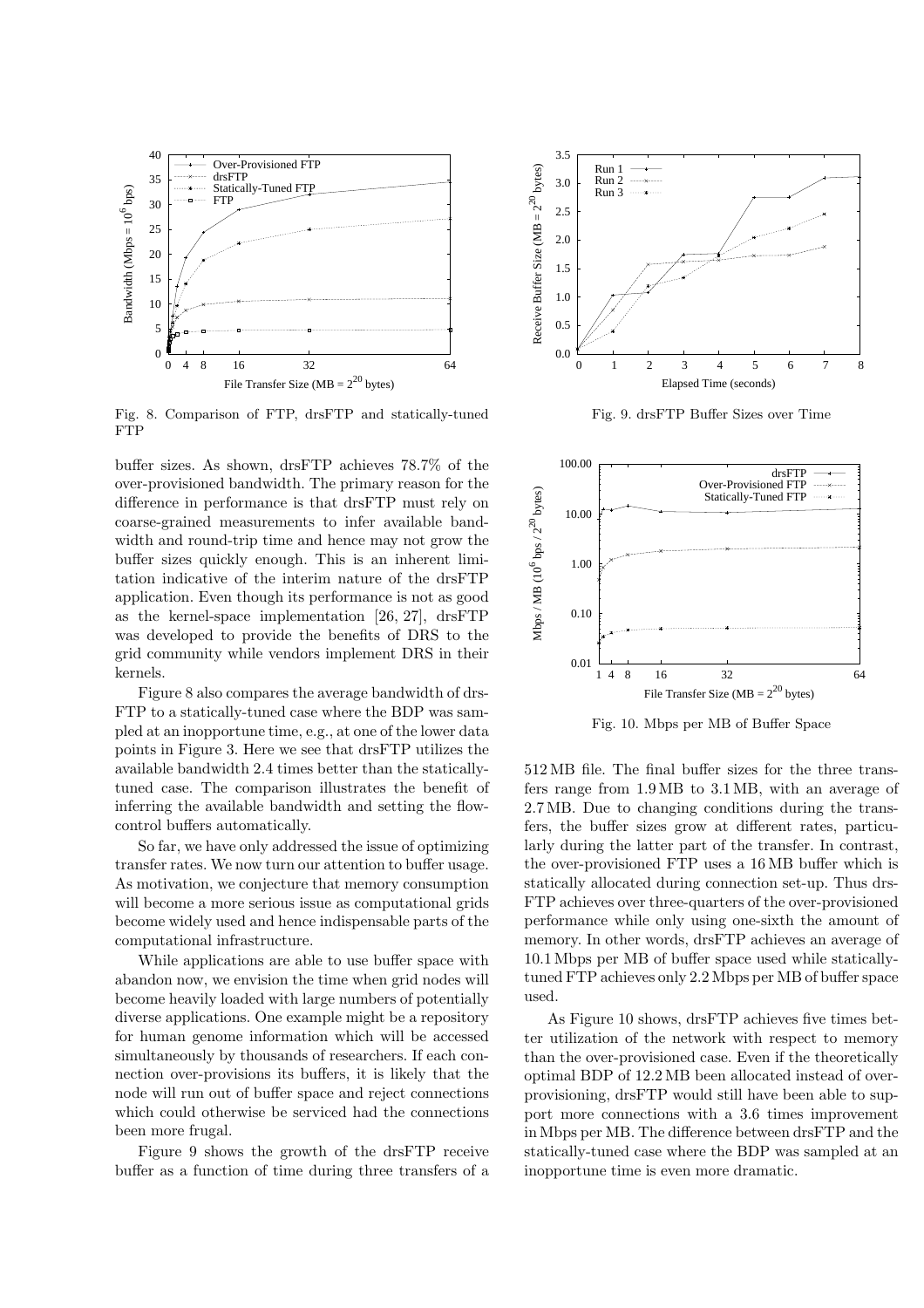# 6.2 Performance of DRS-enabled GridFTP

In this section, we present the performance of DRSenhanced GridFTP on three-party transfers.

The experimental apparatus consists of four identical machines, as shown in Figure 11. Each machine contains dual 500 MHz Pentium III processors with 1 GB of RAM and two 100 Mbps network-interface cards (NICs). One machine acts as a WAN emulator with a 102.1 ms RTT. Each of its NICs is connected to one of the server machines via a switch. The final machine acts as the client.

The three-party data transfer is initiated by establishing a control channel connection with the receiving host. The client sends a PASV command to the receiving host to instruct it to listen for a connection from the sending host. The response to the PASV command is a host and port address. Next, the client connects with the sender and issues a PORT containing the host and port addresses it obtained from the receiver. The PORT command instructs the sender to use these values for the data connection.

We test GridFTP with default, statically tuned overprovisioned and DRS-tuned buffer sizes. The files sizes range from 1 MB to 512 MB. As shown in Figure 12, the average bandwidth of GridFTP with default buffer sizes is 4.7 Mbps for the 512 MB transfer. In contrast, the average bandwidth of DRS-enabled GridFTP for the same file size is 30.0 Mbps, an increase of 633%. The average bandwidth of GridFTP with statically over-provisioned buffer sizes is 38.7 Mbps. Thus, DRS-enabled GridFTP achieves 77.5% of the over-provisioned performance without the need to tune the buffers by hand.

Figure 13 shows the performance of GridFTP for various numbers of parallel streams. The average bandwidths on a 512 MB transfer are 25.9, 79.3 and 84.8 Mbps for the default, DRS-tuned and over-provisioned buffer sizes, respectively. Even with parallel streams, DRSenabled GridFTP delivers 306% of the bandwidth of the stock case using equal numbers of streams. In order to achieve the same performance as DRS-enabled GridFTP with 4 streams, GridFTP with default buffer sizes would require approximately 14 streams. Using multiple streams with stock buffers is not scalable since



Fig. 11. Experimental Setup for Three-Party Data Transfer



Fig. 12. Bandwidth Comparison for a Three-Party Transfer



Fig. 13. Bandwidth as a Function of the Number of Streams

multiple streams increase operating system (OS) overhead. Finally, we note that the performance difference of DRS-enabled GridFTP with respect to GridFTP using over-provisioned buffers appears to be independent of the number of streams for large files sizes.

Figure 14 compares the delivered bandwidth compared with the amount of buffer space used. We use the Mbps per MB metric we define in Section 6.1. DRSenabled GridFTP achieves 36.4 Mbps per MB of buffer used, while GridFTP with over-provisioned buffers achieves 23.0 Mbps per MB, a difference of 158%. The ratio is even greater for smaller file sizes (e.g., the performance of DRS-enabled GridFTP is 16.9 times better than GridFTP with over-provisioned buffers at a file size of 1 MB file).

Finally, we note that the performance of DRSenabled GridFTP for two-party transfers is indistinguishable from the three-party case. This is to be expected as two-party transfers are a degenerate case of three-party transfers in which one of the end points is also the client.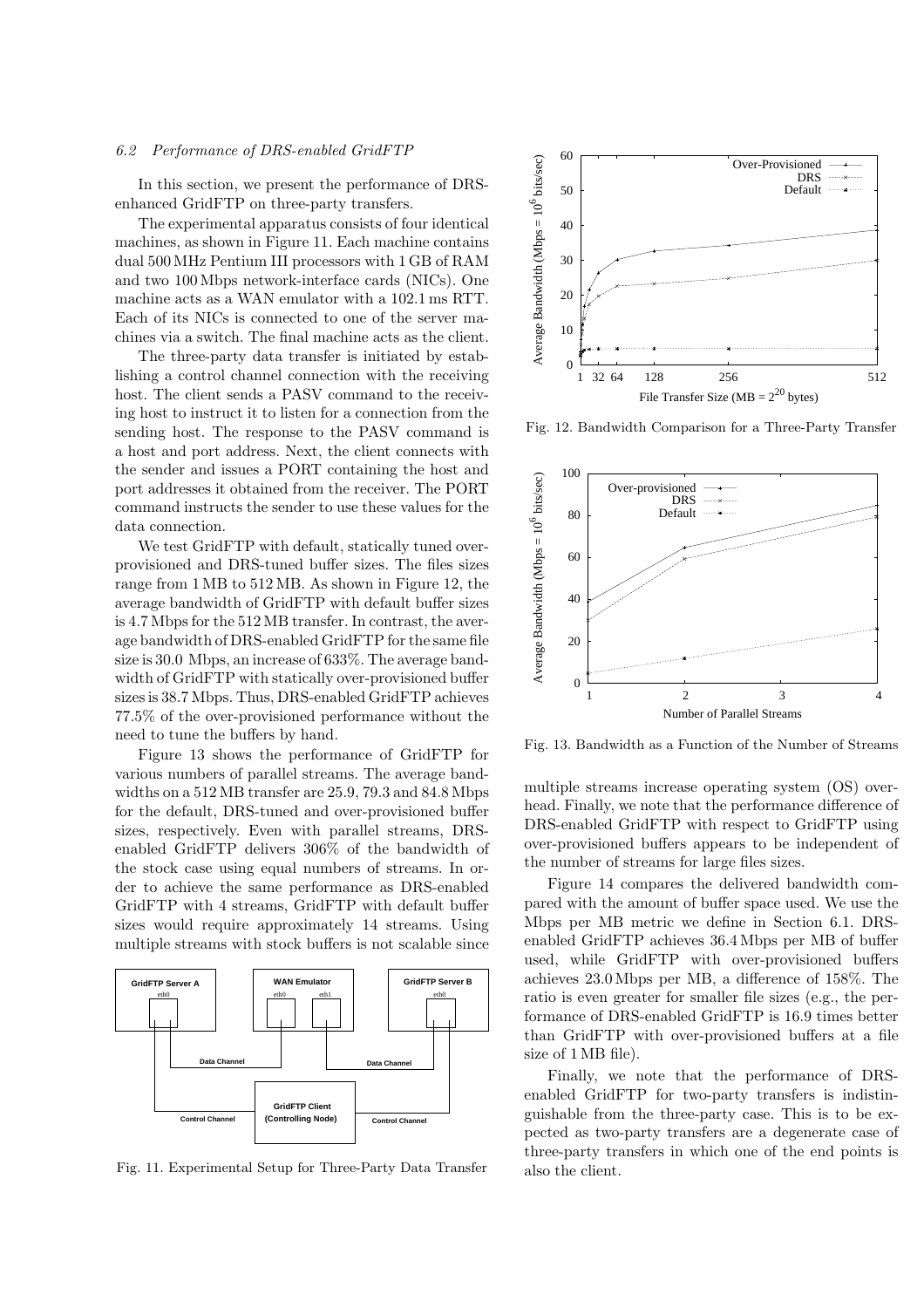

Fig. 14. Delivered Bandwidth vs. Buffer Sizes

# 7 Future Work

The results of the experiments conducted so far indicate that DRS, both kernel- and user-space, is likely to perform well in the real world. Anecdotally, we have observed very good performance on live networks but still need to rigorously quantify the improvements. We need to do more testing on connections with low and medium bandwidth-delay products. We also need to test DRS with varying amounts of cross traffic.

Although we have shown preliminary results which indicate that DRS is complementary to parallel streams as a means of increasing throughput for large data transfers, the interaction between DRS and parallel streams needs to be better characterized. Does DRS subsume the need for parallel streams or should a combined approach, as we implemented in GridFTP, be used? The results seem to indicate that a hybrid approach will yield the best performance for the fewest numbers of streams (and hence OS resources).

Finally, we are working to get DRS incorporated into the official Linux source tree. Once incorporated, applications will transparently see an increase in delivered bandwidth. In the meantime, we are continuing to develop drsFTP and GridFTP.

# 8 Conclusion

This paper makes a number of significant contributions to the high-speed networking and gridcomputing communities. First, we demonstrated that the bandwidth-delay product (BDP) can vary widely over the lifetime of a connection. Therefore, simply tuning buffers at connection set-up is not good enough; they must be tuned over the lifetime of the connection. This is the motivation for dynamic right-sizing (DRS).

Further, since we used nettimer to measure the BDP of a connection, our estimates may be conservative because nettimer measures static bottleneck bandwidth and dynamic delay. With the recent release of pathload [40], which measures dynamic available bandwidth and delay, our initial tests indicate that the BDP actually fluctuates by an additional order of magnitude.

Second, we illustrated how a receiver can measure the bandwidth and round-trip time of a connection (i.e., BDP) without "polluting" the network with extraneous probing packets. The BDP value is then used as an upper bound for the flow-control window in DRS.

Third, in the context of DRS, we have shown how a TCP receiver can determine the approximate size of the sender's congestion window so that the receiver can advertise a flow-control window that neither needlessly constrains throughput nor unnecessarily over-allocates buffer space. Furthermore, this can be done automatically and transparently while abiding by TCP semantics. We have shown how it can be done in user space and have implemented it in drsFTP.

Fourth, we have demonstrated DRS support for grid computing by extending the GridFTP application. Unfettered by constraints imposed by the FTP specification, we have extended GridFTP to support three-party, parallel and striped transfers that are ubiquitous in grids computing.

Finally, we are making our implementations of DRS available under an open-source license. The DRS kernel implementation has already been incorporated into the Web100 project [41]. We are also working to fold the modifications necessary to support DRS into the GridFTP code base.

# References

- [1] I. Foster, C. Kesselman (Eds.), The Grid: Blueprint for a New Computing Infrastructure, Morgan Kaufmann Publishers, 1998.
- [2] I. Foster, C. Kesselman, S. Tuecke, The anatomy of the grid: Enabling scalable virtual organizations, International Journal of Supercomputer Applications .
- [3] The particle physics data grid, http://www.cacr. caltech.edu/ppdg/.
- [4] A. Chervenak, I. Foster, C. Kesselman, C. Salisbury, S. Tuecke, The Data Grid: Towards an architecture for the distributed management and analysis of large scientific datasets, International Journal of Supercomputer Applications 23 (3) (2001) 187–200.
- [5] L. Childers, T. Disz, R. Olson, M. E. Papka, R. Stevens, T. Udeshi, Access Grid: Immersive group-to-group collaborative visualization, in: Proceedings of the 4th International Immersive Projection Workshop, 2000.
- [6] M. Allman, et al., Ongoing TCP research related to satellites, IETF RFC 2760 (2000).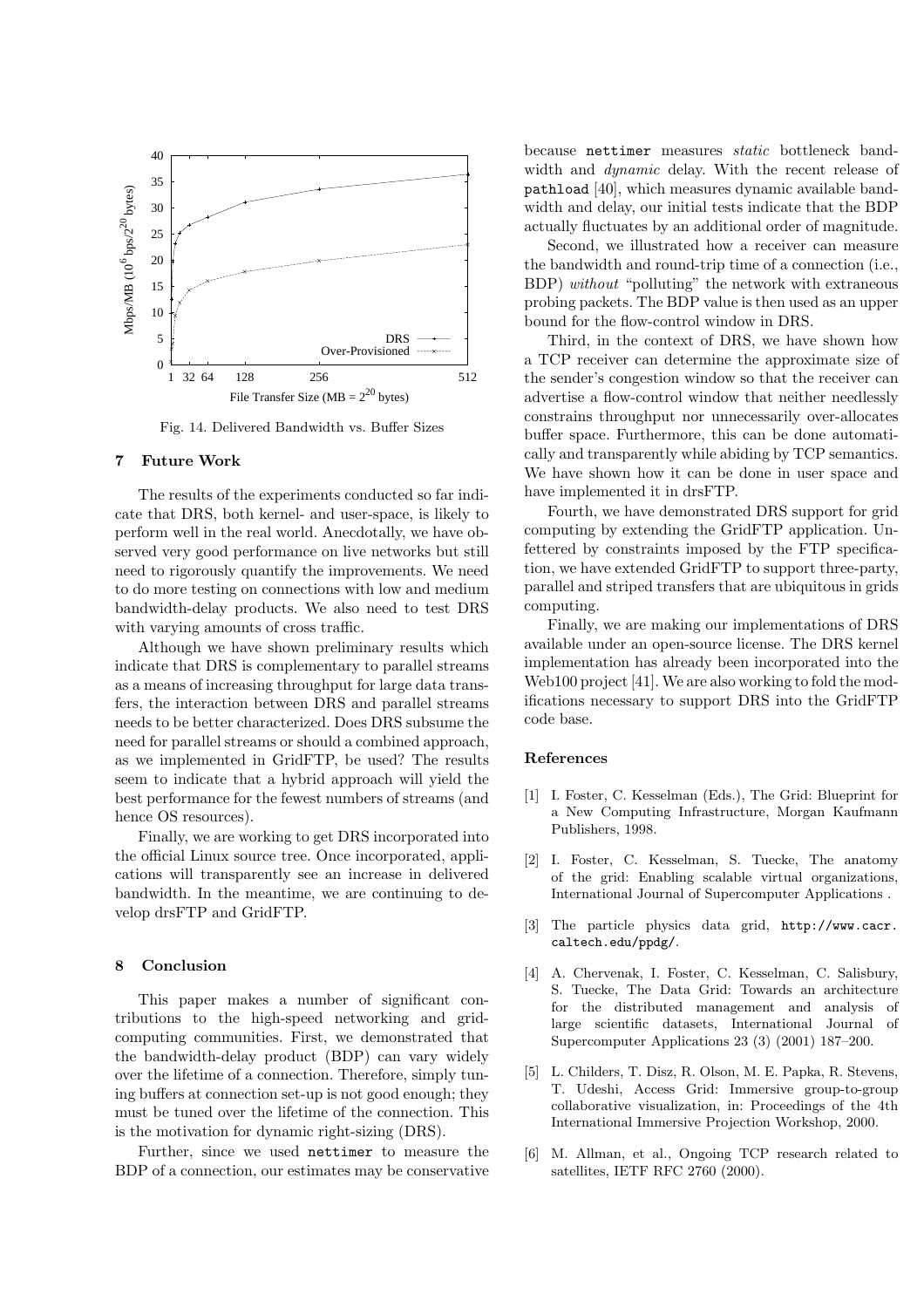- [7] M. Allman, D. Glover, L. Sanchez, Enhancing TCP over satellite channels using standard mechanisms, IETF RFC 2488 (1999).
- [8] C. Partridge, T. Shepard, TCP/IP performance over satellite links, IEEE Network .
- [9] W. Feng, P. Tinnakornsrisuphap, The failure of TCP in high-performance computational grids, in: Proceedings of SC 2000: High-Performance Networking and Computing Conference, 2000.
- [10] D. Bansal, H. Balakrishnan, S. Floyd, S. Shenker, Dynamic behavior of slowly-responsive congestion control algorithms, in: SIGCOMM 2001, San Diego, CA, 2001.

URL nms.lcs.mit.edu/publications.html

- [11] S. Floyd, Highspeed TCP for large congestion windows, http://www.ietf.org/internet-drafts/ draft-floyd-tcp-highspeed-01.txt (Aug 2002).
- [12] T. Kelly, On engineering stable and scalable TCP variant, Tech. Rep. CUED/F-INFENG/TR.435, Cambridge University Engineering Department, http://www-lce.eng.cam.ac.uk/~ctk21/ papers/sstcp-variant.pdf (Jun 2002).
- [13] Pittsburgh Supercomputing Center, Enabling highperformance data transfers on hosts, http://www.psc. edu/networking-/perf\_tune.html/.
- [14] B. Tierney, TCP tuning guide for distributed applications on wide-area networks, in: USENIX & SAGE Login, 2001, http://www-didc.lbl.gov/ tcp-wan.html.
- [15] G. Jin, G. Yang, B. Crowley, D. Agrawal, Network Characterization Service, in: Proceedings of the IEEE Symposium on High-Performance Distributed Computing, 2001.
- [16] K. Lai, M. Baker, Nettimer: A tool for measuring bottleneck link bandwidth, in: Proceedings of the USENIX Symposium on Internet Technologies and Systems, 2001.
- [17] Lawrence Berkley National Laboratory, Nettest: Secure network testing and monitoring, http://www-itg.lbl. gov/nettest/.
- [18] B. Mah, pchar: A tool for measuring internet path characteristics, http://www.employees.org/~bmah/Software/pchar.
- [19] A. Tirumala, J. Ferguson, IPERF, http://dast.nlanr. net/Projects/Iperf/index.html (2001).
- [20] University of Kansas, Information & Telecommunication Technology Center, NetSpec: A tool for network experimentation and measurement, http://www.ittc. ukans.edu/netspec/.
- [21] J. Liu, J. Ferguson, Automatic TCP socket buffer tuning, in: Proceedings of SC 2000: High-Performance Networking and Computing Conference (Research Gem), 2000, http://dast.nlanr. net/Projects/Autobuf.
- [22] National Center for Atmospheric Research and Pittsburgh Supercomputing Center and National Center for Supercomputing Applications, The Web100 Project, http://www.web100.org/.
- [23] B. Tierney, D. Gunter, J. Lee, M. Stoufer, Enabling network-aware applications, in: Proceedings of the IEEE International Symposium on High-Performance Distributed Computing, 2001.
- [24] M. Mathis, Pushing up performance for everyone, http://www.ncne.nlanr. net/news/workshop/19999/991205/Talks/mathis\_ 991205\_Pushing\_Up\_Performance/.
- [25] J. Semke, J. Mahdavi, M. Mathis, Automatic TCP buffer tuning, Computer Communications Review, ACM SIGCOMM 28 (4).
- [26] M. Fisk, W. Feng, Dynamic adjustment of TCP window sizes, Tech. Rep. Los Alamos Unclassified Report (LAUR) 00-3221, Los Alamos National Laboratory (July 2000).
- [27] M. Fisk, W. Feng, Dynamic Right-Sizing: TCP flowcontrol adaptation, in: Proceedings of SC 2001: High-Performance Networking and Computing Conference, 2001.
- [28] E. Weigle, W. Feng, Dynamic Right-Sizing: A simulation study, in: Proceedings of IEEE International Conference on Computer Communications and Networks, 2001, http: //public.lanl.gov/ehw/papers/ICCCN-2001-DRS.ps.
- [29] M. Gardner, W. Feng, M. Fisk, Dynamic Right-Sizing in FTP: Enhancing grid performance in user space, in: Proceedings of the IEEE Symposium on High-Performance Distributed Computing, 2002.
- [30] National Laboratory for Applied Network Research, Automatic TCP window tuning and applications, http://dast. nlanr.net/Projects/Autobuf\_v1.0/autotcp.html.
- [31] NcFTP software client and server, http://www.ncftp. com/.
- [32] The washington university archive FTP daemon (wuftpd), http://www.wu-ftpd.org/.
- [33] The Netkit FTP client, http://freshmeat.net/ projects/netkit/.
- [34] W. Allcock, et al., GridFTP: Protocol extensions to FTP for the grid, http://www-fp.mcs.anl.gov/dsl/ GridFTP-Protocol-RFC-Draft.pdf (Mar 2001).
- [35] The Globus Project, http://www.globus.org/.